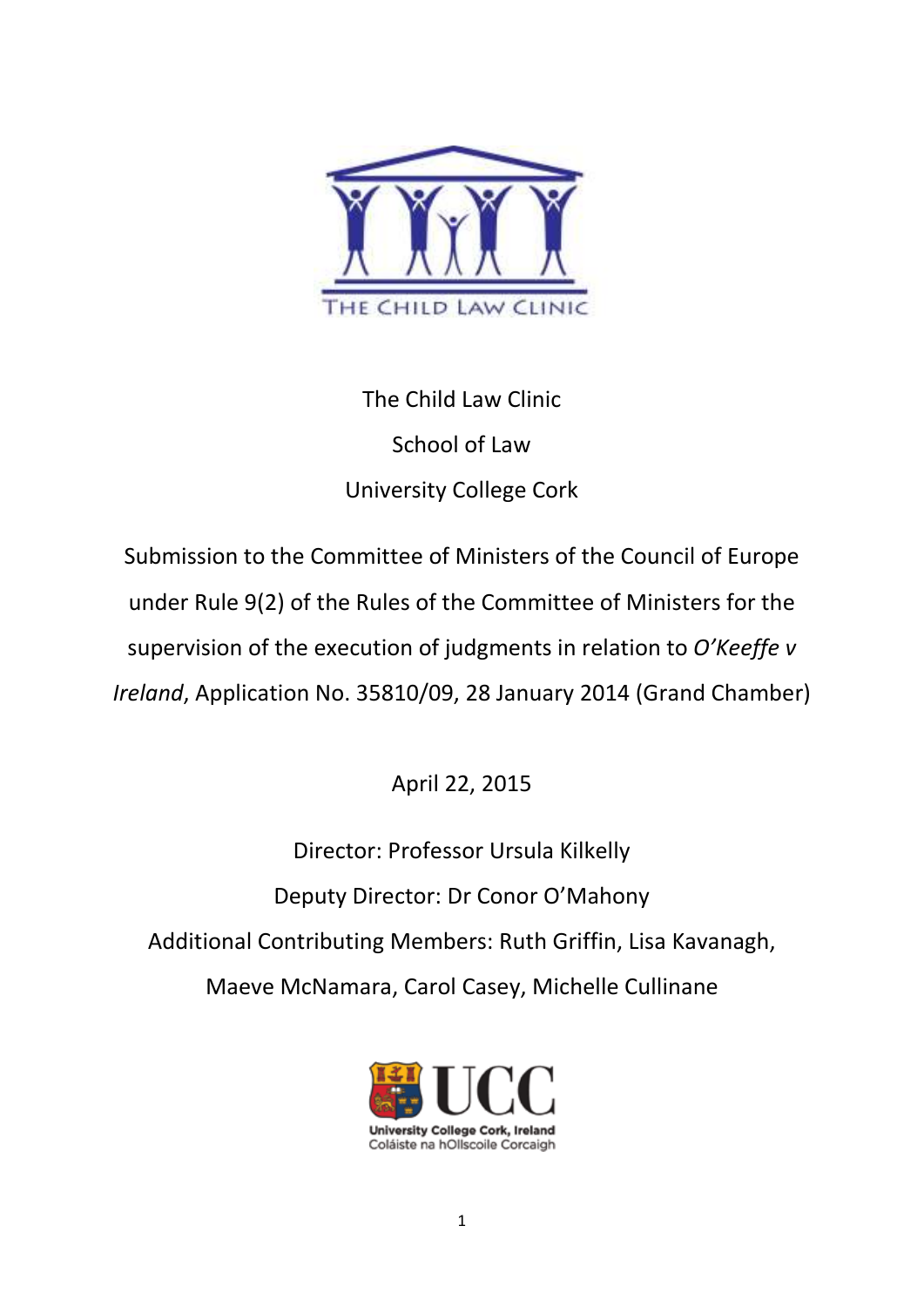### **UCC Child Law Clinic**

- 1. University College Cork Child Law Clinic is a non-governmental organisation staffed by academic staff and postgraduate students at the School of Law at University College Cork. It provides research assistance to litigants in child law cases and advocates for rights-based reform of child law. Further details are available at http://www.ucc.ie/en/childlawclinic/.
- 2. The Child Law Clinic provided *pro bono* research assistance to Louise O'Keeffe's legal team throughout the course of her application to the European Court of Human Rights.

## *O'Keeffe v Ireland*

- 3. On 28 January 2014, the Grand Chamber of the European Court of Human Rights ruled in *O'Keeffe v Ireland* (Application No. 35810/09) that Ireland had violated Article 3 of the ECHR by failing to implement effective measures to prevent and detect sexual abuse of children in Irish schools, and further, that Ireland had violated Article 13 of the Convention by failing to provide the applicant with an effective remedy in domestic law on foot of the State's violation of her Article 3 rights.
- 4. The Grand Chamber ruled that "The obligation on High Contracting Parties under Article 1 of the Convention to secure to everyone within their jurisdiction the rights and freedoms defined in the Convention, taken in conjunction with Article 3, requires States to take measures designed to ensure that individuals within their jurisdiction are not subjected to torture or inhuman or degrading treatment, including such ill-treatment administered by private individuals … the required measures should, at least, provide effective protection in particular of children and other vulnerable persons and should include reasonable steps to prevent ill-treatment of which the authorities had or ought to have had knowledge …" (Para.144)
- 5. A violation of Article 3 was found on the basis that "it was an inherent positive obligation of government in the 1970s to protect children from ill-treatment. It was, moreover, an obligation of acute importance in a primary education context. That obligation was not fulfilled when the Irish State, which must be considered to have been aware of the sexual abuse of children by adults through, *inter alia*, its prosecution of such crimes at a significant rate, nevertheless continued to entrust the management of the primary education of the vast majority of young Irish children to non-State actors (National Schools), without putting in place any mechanism of effective State control against the risks of such abuse occurring. On the contrary, potential complainants were directed away from the State authorities and towards the non-State denominational Managers (paragraph 163 above). The consequences in the present case were the failure by the non-State Manager to act on prior complaints of sexual abuse by LH, the applicant's later abuse by LH and, more broadly, the prolonged and serious sexual misconduct by LH against numerous other students in that same National School. In such circumstances, the State must be considered to have failed to fulfil its positive obligation to protect the present applicant from the sexual abuse to which she was subjected in 1973 whilst a pupil in Dunderrow National School." (Paras. 168-169)
- 6. Finally, the Grand Chamber held that "it has not been demonstrated that the applicant had an effective domestic remedy available to her as regards her complaints under the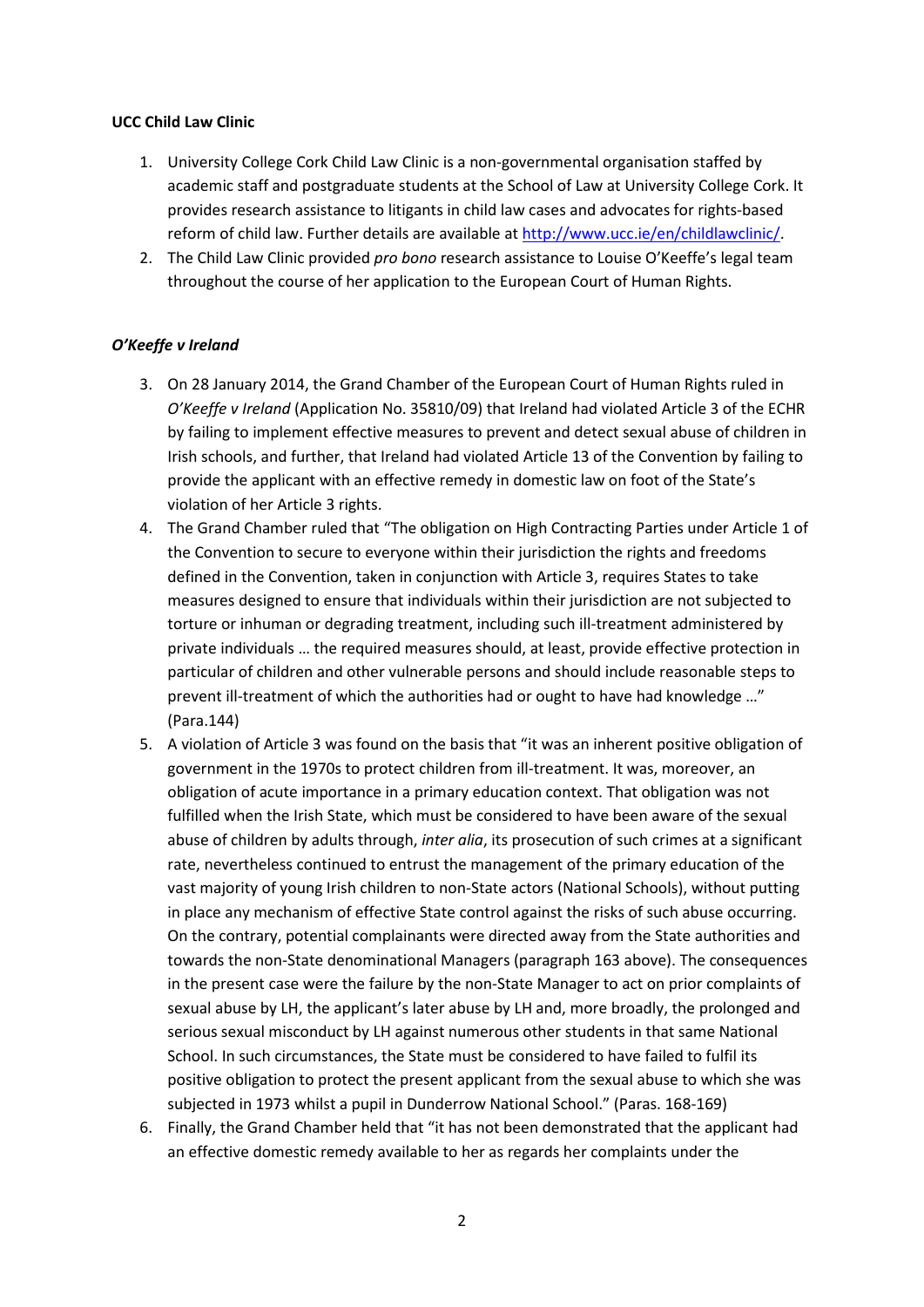substantive limb of Article 3 of the Convention. There has, therefore, been a violation of Article 13 of the Convention."

# **Implementation of the Judgment by Ireland**

7. In an updated action plan filed with the Committee of Ministers on 29 January 2015, the Irish Government stated as follows (para. 16):

> "As part of Ireland's response to this aspect of the Court's judgment, litigation against the State concerning school child sexual abuse is being examined. The Government's State Claims Agency, which is handling the relevant litigation, has reviewed its day school abuse cases to identify those that come within the parameters of the judgment. Consequent on that review, in December 2014 the Government approved proposals to offer out of court settlements to those bringing cases of school child sexual abuse against the State where the cases come within the terms of the ECtHR judgment. It is likely that there will be cases that will not come within the terms of the ECtHR judgment. The State Claims Agency will engage with litigant's solicitors to clarify the position in cases and to make settlement offers where appropriate."

- 8. The reference to cases that come "within the parameters of the judgment" in *O'Keeffe v Ireland* is central to the adequacy of the State's implementation of that judgment. As the case involved violations of both Article 3 and Article 13, it is clear that adequate implementation of the judgment requires that anyone whose Article 3 rights have been violated under the terms of the judgment must be provided with a remedy by the State in order to vindicate their Article 13 rights.
- 9. Although it is not clearly set out in the updated action plan, it is clear that the State's interpretation of the Grand Chamber judgment is that a violation of Article 3 only arises in cases where a prior complaint of abuse was made, and not acted upon, before the abuse complained of occurred.<sup>1</sup> This was expressly confirmed to Louise O'Keeffe in a meeting between her, her legal advisor and the Minister for Education in December 2014. Only victims satisfying these criteria will be offered out of court settlements by the State Claims Agency. Victims who suffered abuse in the absence of a prior complaint will not be offered settlements, on the basis that the State interprets the judgment as being inapplicable to such victims.
- 10. This submission will explain that:

<u>.</u>

- a. The existence of a prior complaint and the absence of a reporting mechanism was not the crux of the finding of a violation of Article 3 on the part of the State in *O'Keeffe v Ireland*;
- b. Constructive knowledge of a prior complaint on the part of the State was not necessary to the finding of a violation; and

<sup>&</sup>lt;sup>1</sup> See Joe Humphreys and Barry Roche, "School abuse survivors offered up to €84,000 in cases against State", *The Irish Times*, December 16, 2014, available at http://www.irishtimes.com/news/education/school-abusesurvivors-offered-up-to-84-000-in-cases-against-state-1.2039586 and Catherine Shanahan and Juno McEnroe, "Out-of-court payouts a 'disgrace', says abuse survivor", *The Irish Examiner*, December 17, 2014, available at http://www.irishexaminer.com/ireland/out-of-court-payouts-a-disgrace-says-abuse-survivor-302915.html.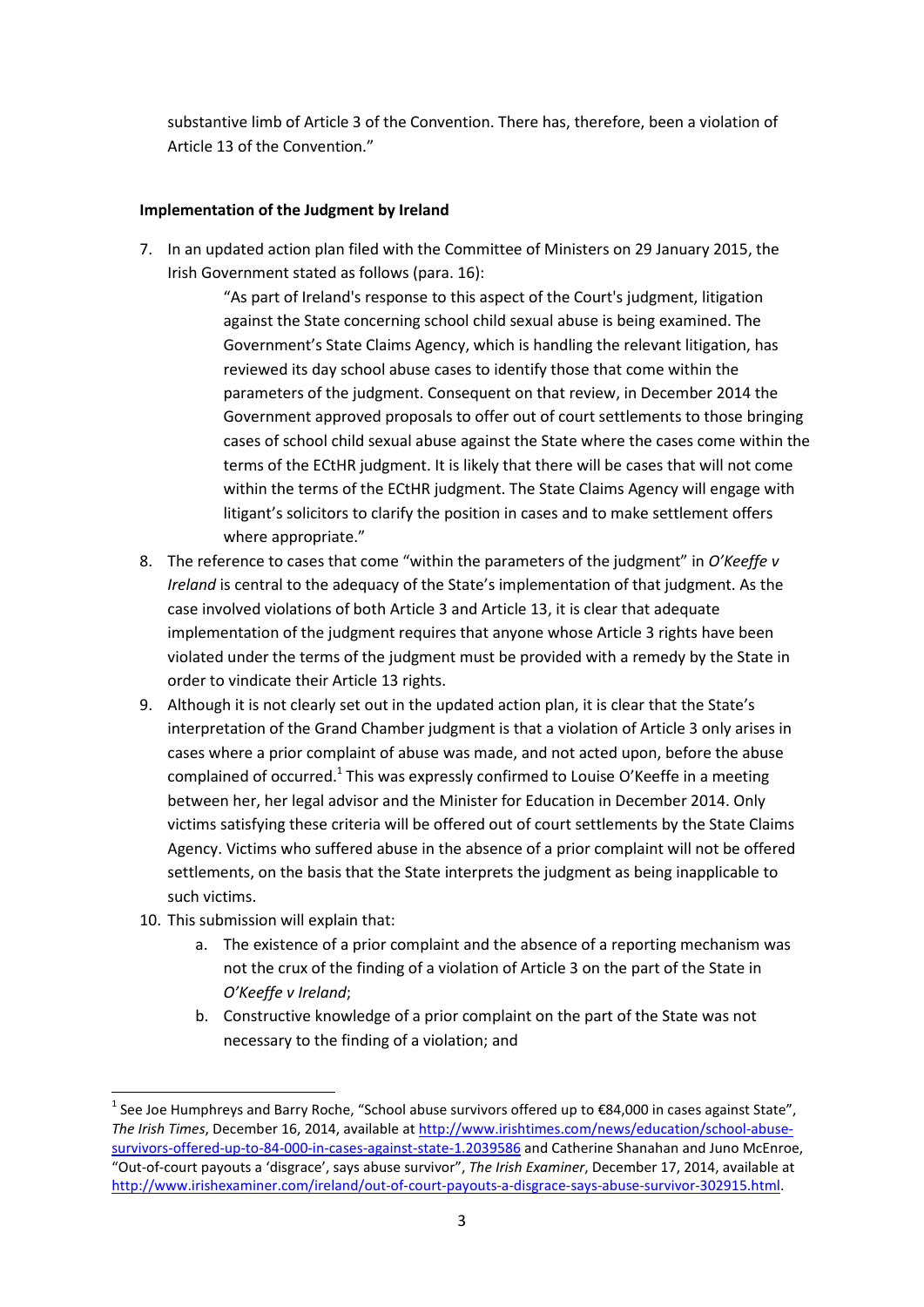- c. The judgment requires that an effective child protection framework must include proactive measures designed to prevent child abuse and not merely reactive measures designed to respond to complaints of alleged abuse.
- 11. Therefore, the terms of the judgment go further than the State is admitting, and liability on the part of the State applies to a broader range of victims than are being offered out of court settlements. Consequently, as victims of violations of Article 3 are being denied an effective remedy for the violation of their rights by the State, the State's action plan falls short of adequate implementation of the judgment. This results in a continuing violation of the Article 13 rights of victims of child sexual abuse in Irish schools.

#### **(A) Prior Complaint and Absence of Reporting Mechanism not the Crux of the Violation**

- 12. The judgment of the Grand Chamber in *O'Keeffe v Ireland* found that Ireland had violated Article 3 not by reason of the failure to respond to a prior complaint made against the applicant's abuser, but by reason of the failure to implement an effective child protection framework in Irish schools. The judgment makes it clear that an effective child protection framework is not just a reactive one that takes action following complaints being made regarding abuse that has already occurred; it is a proactive one that takes measures to prevent abuse from occurring before it has even occurred. The failure to react to a prior complaint was one feature of the *O'Keeffe* case, but it was not the only (or even the crucial) failure on the part of the State. The much broader failure of the State to implement any mechanisms designed to prevent sexual abuse from occurring in schools (other than the criminal law, which was found not to be sufficient in itself) created an environment in which abusers were allowed to operate with impunity for extended periods of time. This environment existed in the same way for victims who were abused in the absence of a prior complaint as it did for victims who were abused subsequent to a complaint having been made. The failure was systemic in nature and existed across the Irish education system.
- 13. In interpreting the judgment as hinging on the failure to respond to a prior complaint, the Irish State is most likely relying on the following passages:
	- a. "On the contrary, potential complainants were directed away from the State authorities and towards the non-State denominational Managers (paragraph 163 above). The consequences in the present case were the failure by the non-State Manager to act on prior complaints of sexual abuse by LH, the applicant's later abuse by LH and, more broadly, the prolonged and serious sexual misconduct by LH against numerous other students in that same National School." (Para. 168)
	- b. "Adequate action taken on the 1971 complaint could reasonably have been expected to avoid the present applicant being abused two years later by the same teacher in the same school." (Para. 166)
- 14. The interpretation of the judgment as finding a violation purely on the basis of a direct causal relationship between the omission to respond to a complaint and the abuse complained of ignores the very clear statement by the Grand Chamber that it is not necessary to establish such a direct causal relationship in order to find a violation:
	- a. "It is also recalled that it is not necessary to show that "but for" the State omission the ill-treatment would not have happened. A failure to take reasonably available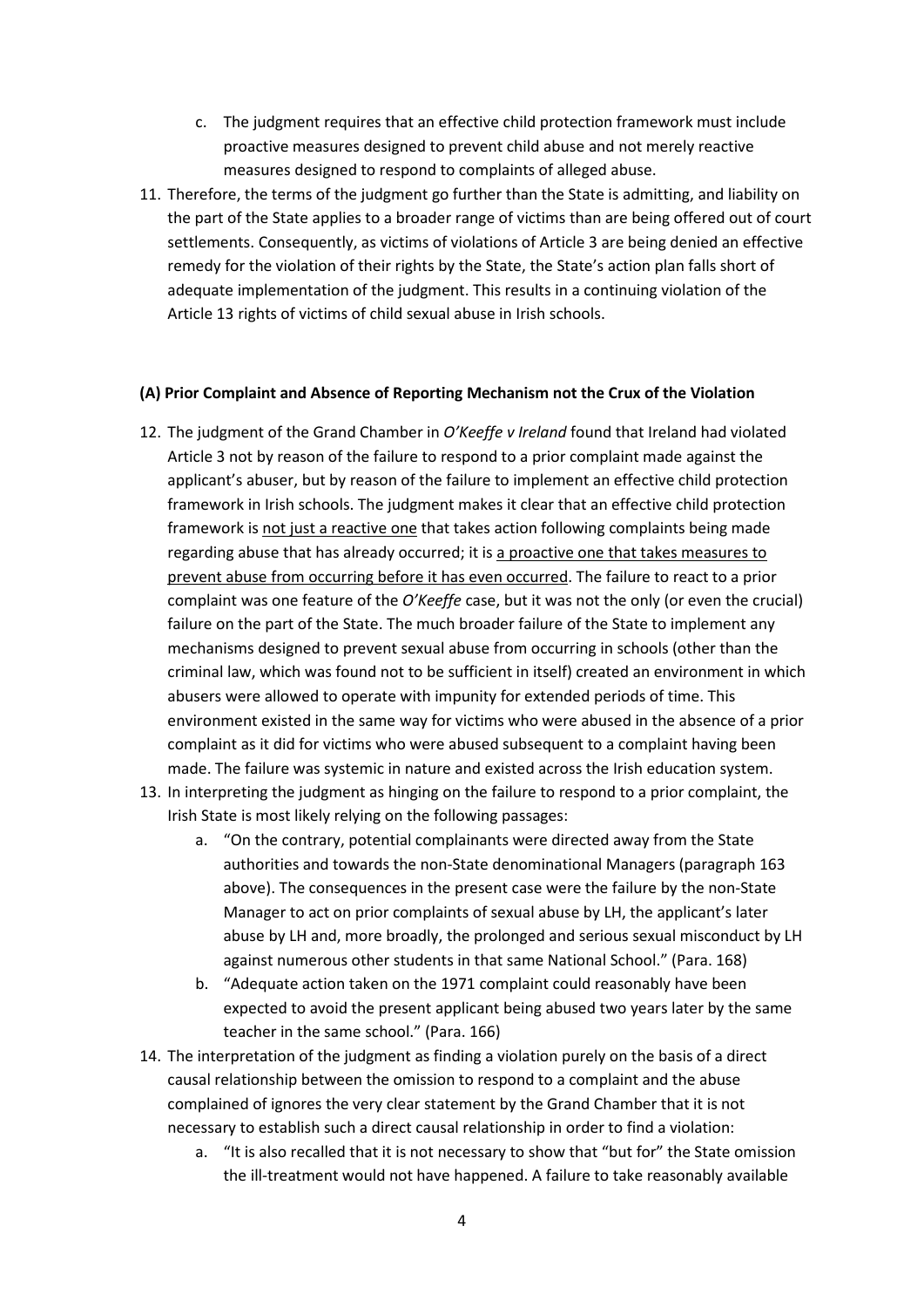measures which could have had a real prospect of altering the outcome or mitigating the harm is sufficient to engage the responsibility of the State …" (Para. 149)

15. The above passage makes it clear that the absence of proactive, preventive measures is as important an issue in the context of the case as any relationship of causation between the failure to investigate the prior complaint and the occurrence of the abuse complained of. This is further reinforced in the key passage of the judgment in which the Grand Chamber identified the mechanisms relied on by the Government as constituting effective protective mechanisms, and held that they "did not provide any effective protective connection between the State authorities and primary school children and/or their parents":

> "The first mechanism on which the Government relied was a reporting process outlined in the 1965 Rules and the Guidance Note of 6 May 1970 (paragraph 62 above). However, none of the material submitted referred to *any obligation on a State authority to monitor a teacher's treatment of children* and none provided for a procedure prompting a child or parent to complain about ill-treatment directly to a State authority. On the contrary, those with complaints about teachers were expressly channeled to the non-State denominational Manager by the text of the Guidance Note of 6 May 1970 on which the Government relied. If a parent would have been hesitant to by-pass a Manager (generally a local priest as in the present case) to complain to a State authority, the relevant rules discouraged them from doing so. The second mechanism invoked was the system of School Inspectors governed also by the 1965 Rules as well as by Circular 16/59 (paragraph 61 above). However, the Court notes that the principle task of Inspectors was to supervise and report upon the quality of teaching and academic performance. There was no specific reference, in the instruments on which the Government relied, to *an obligation on Inspectors to inquire into or to monitor a teacher's treatment of children*, to any opportunity for children or parents to complain directly to an Inspector, to a requirement to give notice to parents in advance of an Inspector's visit or, indeed, to *any direct interaction between an Inspector and pupils and/or their parents*. The rate of visits by Inspectors (paragraph 61 above) *did not attest to any local presence of relevance*. Consistently with this fact, the Government did not submit any information about complaints made to an Inspector about a teacher's illtreatment of a child. As pointed out by Hardiman J in the Supreme Court, the Minister (*via* his Inspectors) inspected the schools for their academic performance but it did not go further than that: *the Minister was deprived of the direct control of the schools because the non-State Manager was interposed between the State and the child* (paragraph 35 above). The Court is therefore of the view that the mechanisms on which the Government relied *did not provide any effective protective connection* between the State authorities and primary school children and/or their parents and, indeed, this was consistent with the particular allocation of responsibilities in the National School model." (Paras. 164-165; emphasis added)

16. While the absence of a mechanism for complaints being channelled to and investigated by the State authorities is one of the flaws identified by the Grand Chamber in this passage, it is not the only one. Other flaws included the absence of "any obligation on a State authority to monitor a teacher's treatment of children" or any obligation "on Inspectors to inquire into or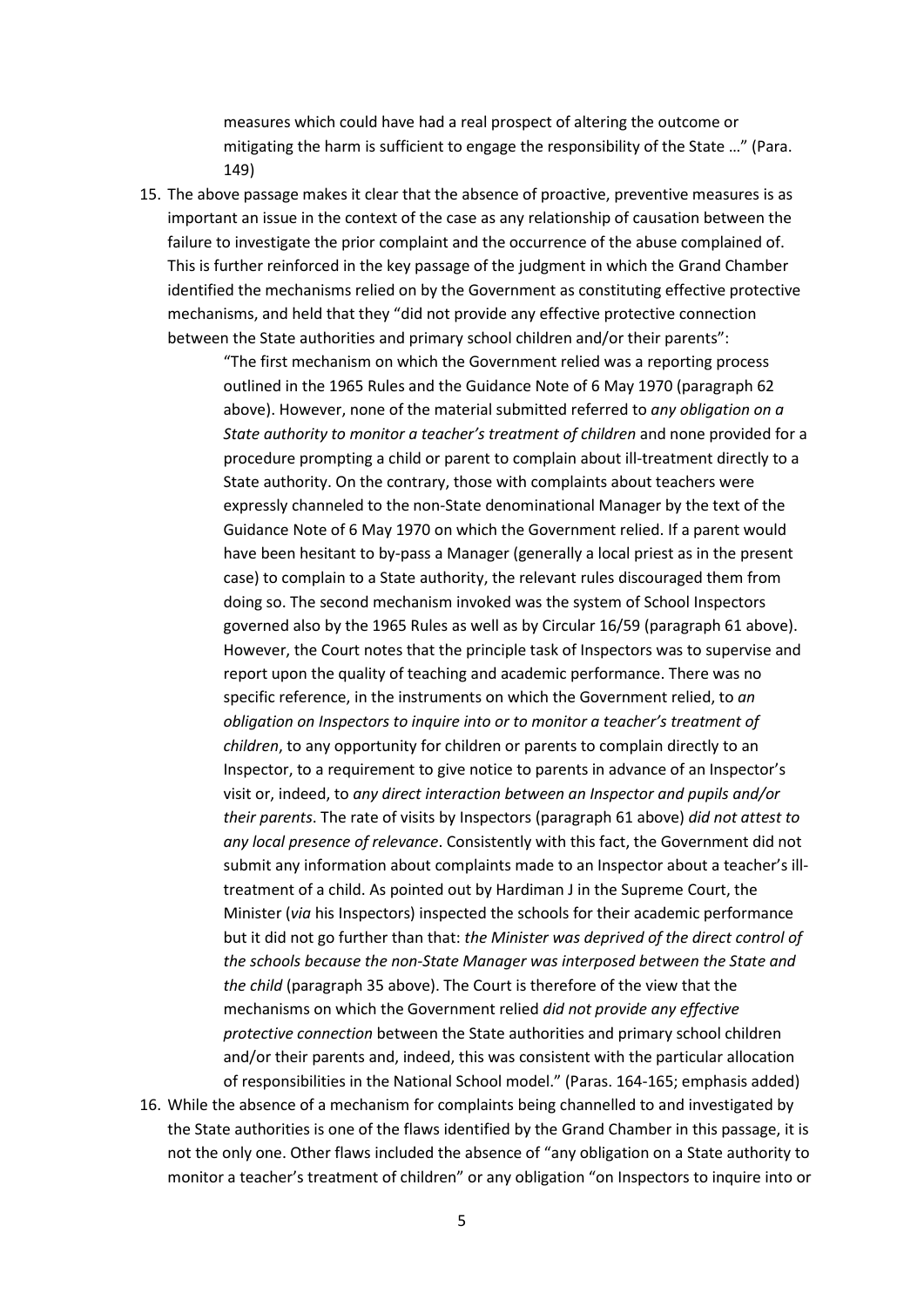to monitor a teacher's treatment of children". The Grand Chamber also highlighted the absence of "any direct interaction between an Inspector and pupils and/or their parents"; the fact that "rate of visits by Inspectors … did not attest to any local presence of relevance"; and the fact that "the Minister was deprived of the direct control of the schools because the non-State Manager was interposed between the State and the child". None of these flaws have anything to do with the absence of a mechanism for receiving and investigating complaints, and all of them would have been present in a case where abuse had occurred but no prior complaint had been made. These flaws all contribute to the creation of an environment where abusers were allowed to operate with impunity over extended periods.

#### **(B) Constructive Knowledge of a Prior Complaint not Necessary to Find a Violation**

- 17. Apart from causation, the interpretation being relied on by the State also depends heavily on a reading of the judgment as finding a violation on the basis of constructive knowledge – i.e. had appropriate mechanisms been in place for the investigation of complaints, the State would have become aware of the abuse and taken steps to put it to an end before the applicant was abused. The absence of such mechanisms resulted in the State not becoming aware of the complaints and the abuse continuing unchecked.
- 18. This view misinterprets the discussion of constructive and actual knowledge in the judgment. It was accepted by the Grand Chamber that the State was not aware of the abuse or of the complaints: "Until complaints about LH were brought to the attention of the State authorities in 1995, the State neither knew nor ought to have known that this particular teacher, LH, posed a risk to this particular pupil, the applicant." (Para. 148) Clearly, therefore, the finding of a violation did not hinge upon a finding that the State ought to have been aware of the specific threat posed by the specific teacher, or that the State ought to have been aware that a complaint had been made against this teacher.
- 19. In the passages where the Grand Chamber refers to issues of which the State "ought to have known", it was not referring to the prior complaint made in the *O'Keeffe* case. It was referring to the general risk of sexual abuse that exists in a school setting. This is clear from the following passages:
	- a. "Parallel to the maintenance by the State of this unique model of education, the State was also aware of the level of sexual crime against minors through the enforcement of its criminal laws on the subject." (Para. 159)
	- b. "Professor Ferriter's Report, sponsored by the Ryan Commission and annexed to its Report (paragraph 82 above), analysed the statistical evidence of prosecutions gathered from criminal court archives covering the period after the Carrigan Report and until 1960s. In his report, he concluded, *inter alia*, that those archives demonstrated *a high level of sexual crime directed against young boys and girls*. Lastly, the Ryan Report also evidenced complaints made to State authorities prior to and during the 1970s about the sexual abuse of children by adults (paragraphs 78-81 above). While that Report primarily concerned industrial schools where the programme was different from National Schools and where the resident children were isolated from families and the community (see the description of industrial schools at paragraph 73 above), these earlier complaints *still amounted to notice to*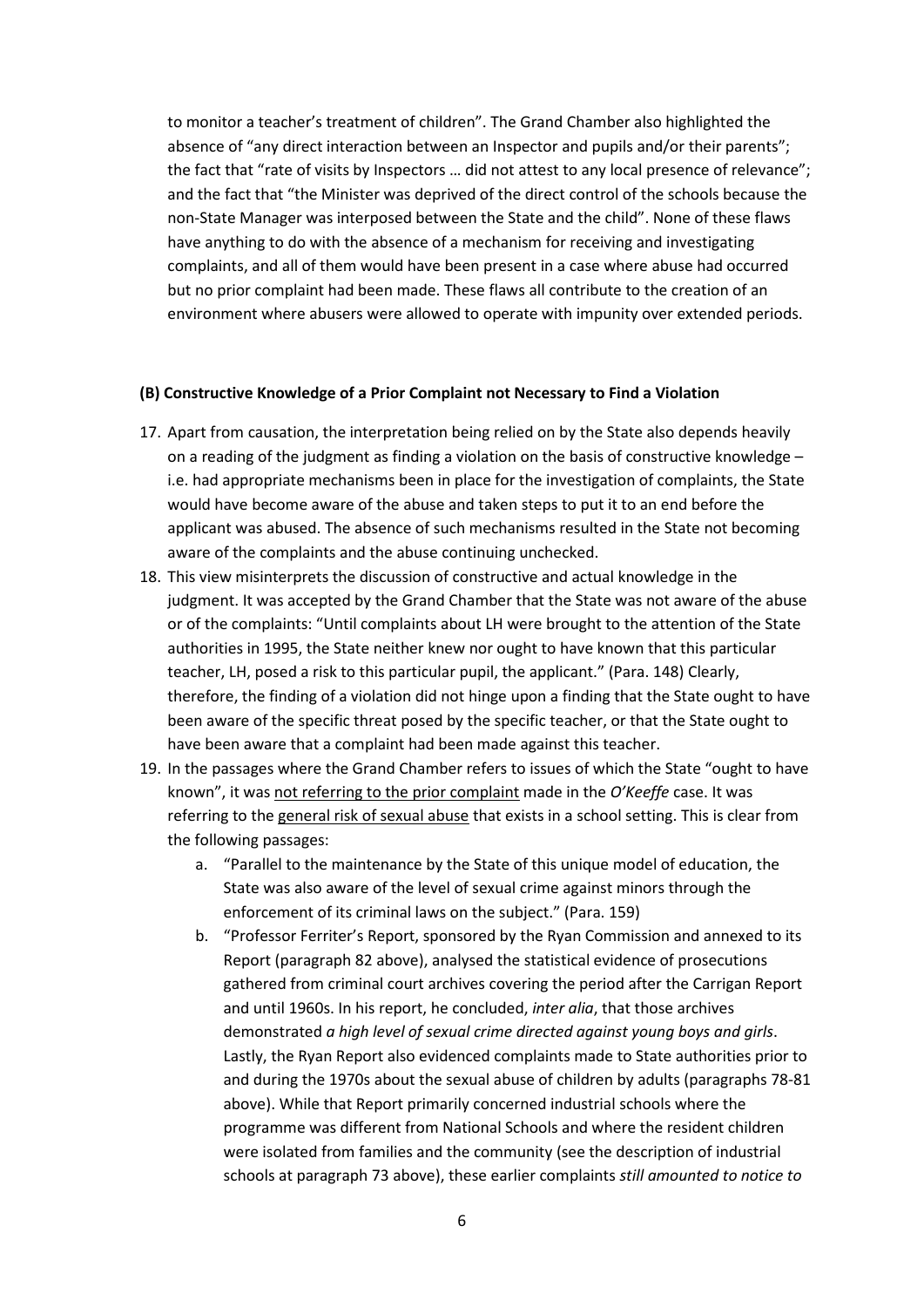*the State of sexual abuse by adults of minors in an educational context*. In any event, the complaints to the State prior to and during the 1970s recorded in Volume III of the Ryan Report concerned, *inter alia*, National Schools (paragraph 80 above)." (Para. 161; emphasis added)

- c. "The State *was therefore aware of the level of sexual crime by adults against minors*. Accordingly, when relinquishing control of the education of the vast majority of young children to non-State actors, *the State should also have been aware*, given its inherent obligation to protect children in this context, *of potential risks to their safety if there was no appropriate framework of protection*. This risk should have been addressed through *the adoption of commensurate measures and safeguards*. Those should, *at a minimum, have included effective mechanisms for the detection and reporting* of any ill-treatment by and to a State-controlled body, such procedures being fundamental to the enforcement of the criminal laws, to the prevention of such ill-treatment and, more generally therefore, to the fulfilment of the positive protective obligation of the State (paragraph 148 above)." (Para. 162; emphasis added)
- d. "… the application concerns the responsibility of a State. More precisely, it examines whether the respondent State ought to have been aware of the risk of sexual abuse of minors such as the applicant in National Schools at the relevant time and whether it adequately protected children, through its legal system, from such treatment." (Para. 168)
- 20. The above passages all make it clear that the positive obligation of the State to take measures designed to protect children against sexual abuse in the school system arose from the fact that the State "ought to have known" that children in schools were at risk of being sexually abused. The State ought to have known this as a general matter, and not as a specific matter arising only in certain schools where abuse had previously taken place and been reported. A complete failure to implement a protective framework is as much a failure in the first instance of abuse in a particular school as it is in any subsequent cases; any other interpretation essentially leaves the State free of all responsibility for all cases which were the first in their school. The judgment does not contemplate that the State would be given a free pass for all first cases and would only be obliged to implement protective measures once abuse has already occurred.
- 21. Para. 162 in particular illustrates the flaws in the interpretation of the judgment being relied on by the State. First, it illustrates that the issue of which the State "ought to have known" was the general risk of sexual abuse that children in schools would be exposed to in the absence of an effective child protection framework – and not the fact that complaints has been made against a particular person in a particular school. Second, it makes it clear that the presence of mechanisms designed to deal with the handling and investigation of complaints are not the only element of the State's obligation. "Reporting" is mentioned, but so too is "detection", and these mechanisms are stated to be the "minimum" that the State should do.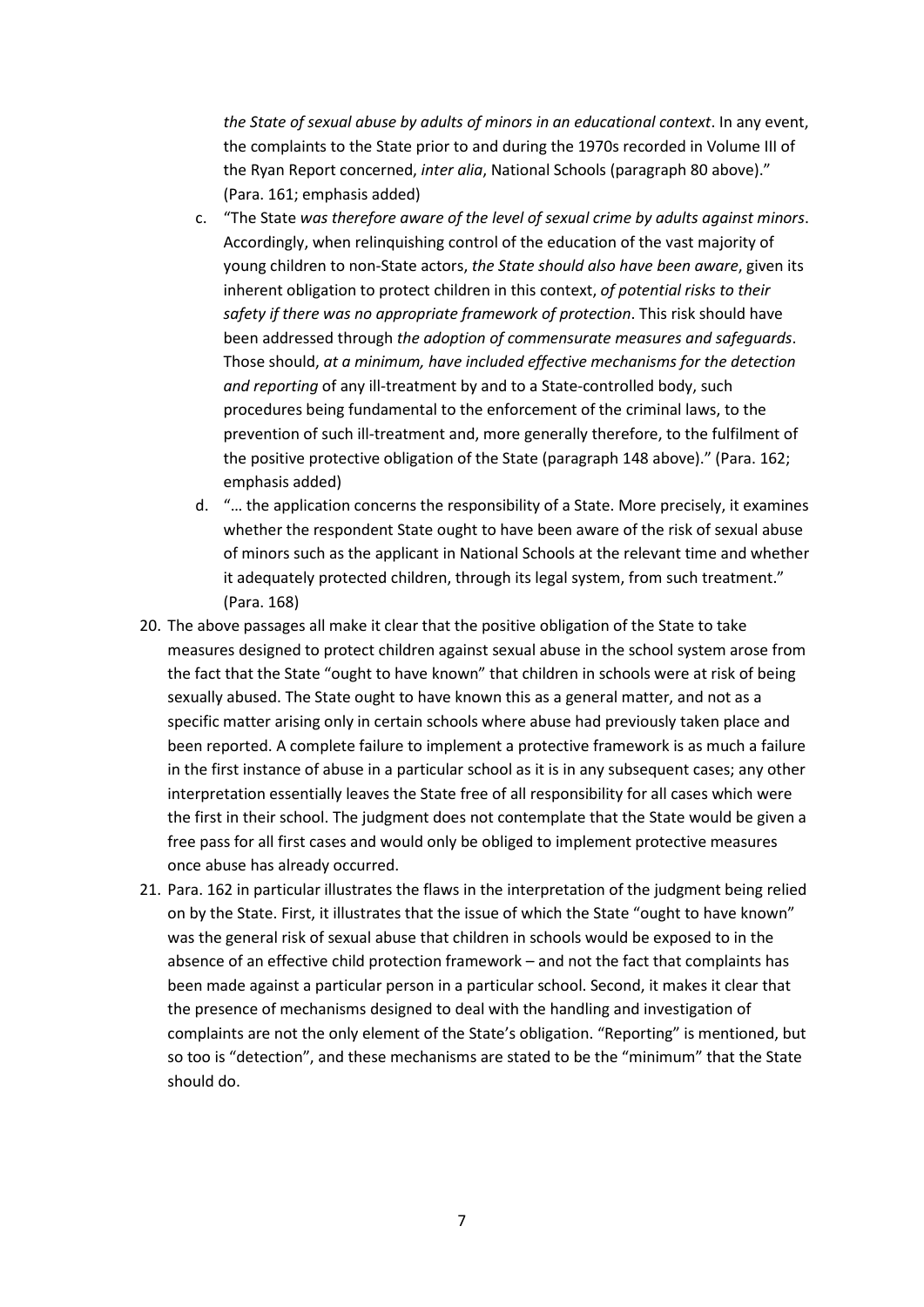#### **(C) Effective Child Protection Measures Must be Proactive and not Merely Reactive**

- 22. The interpretation of the judgment relied on by the State ignores the broader context of the judgment as a whole and multiple other references to the need to take proactive measures designed to prevent abuse rather than purely reactive measures designed to investigate allegations of abuse. The judgment does not restrict the scope of the State's obligations to one of reacting to complaints of abuse that has already occurred. The following passages all indicate that the State has an obligation to take proactive measures to prevent abuse from occurring in the first place:
	- a. "The obligation on High Contracting Parties under Article 1 of the Convention to secure to everyone within their jurisdiction the rights and freedoms defined in the Convention, taken in conjunction with Article 3, requires States *to take measures designed to ensure that individuals within their jurisdiction are not subjected to torture or inhuman or degrading treatment*, including such ill-treatment administered by private individuals. This positive obligation to protect is to be interpreted in such a way as not to impose an excessive burden on the authorities, bearing in mind, in particular, the unpredictability of human conduct and operational choices which must be made in terms of priorities and resources. Accordingly, not every risk of ill-treatment could entail for the authorities a Convention requirement to take measures to prevent that risk from materialising. However, the required measures should, at least, *provide effective protection* in particular of children and other vulnerable persons and should include *reasonable steps to prevent ill-treatment* of which the authorities had or ought to have had knowledge …" (Para. 144; emphasis added)

 $\rightarrow$  This paragraph makes the proactive and preventive nature of the State's obligation under Article 3 abundantly clear, referring to ensuring that individuals "are not subjected to torture or inhuman or degrading treatment", and an obligation to "provide effective protection" and to "prevent ill-treatment". Clearly, such an obligation goes much further than an obligation to investigate after the abuse has already occurred.

b. "The Court's case-law makes it clear that the positive obligation of protection assumes particular importance in the context of the provision of an important public service such as primary education, school authorities being obliged *to protect the health and well-being of pupils* and, in particular, of young children who are especially vulnerable and are under the exclusive control of those authorities". (Para. 145; emphasis added)

 $\rightarrow$  Again, note the use of the proactive term "protect".

c. "In sum, having regard to the fundamental nature of the rights guaranteed by Article 3 and the particularly vulnerable nature of children, it is an inherent obligation of government to ensure their *protection from ill-treatment*, especially in a primary education context, through the adoption, as necessary, of special measures and *safeguards*." (Para. 145; emphasis added)

> $\rightarrow$  Again, note the use of the proactive term "protection", as well as the term "safeguards", which envisages that safeguards will prevent abuse from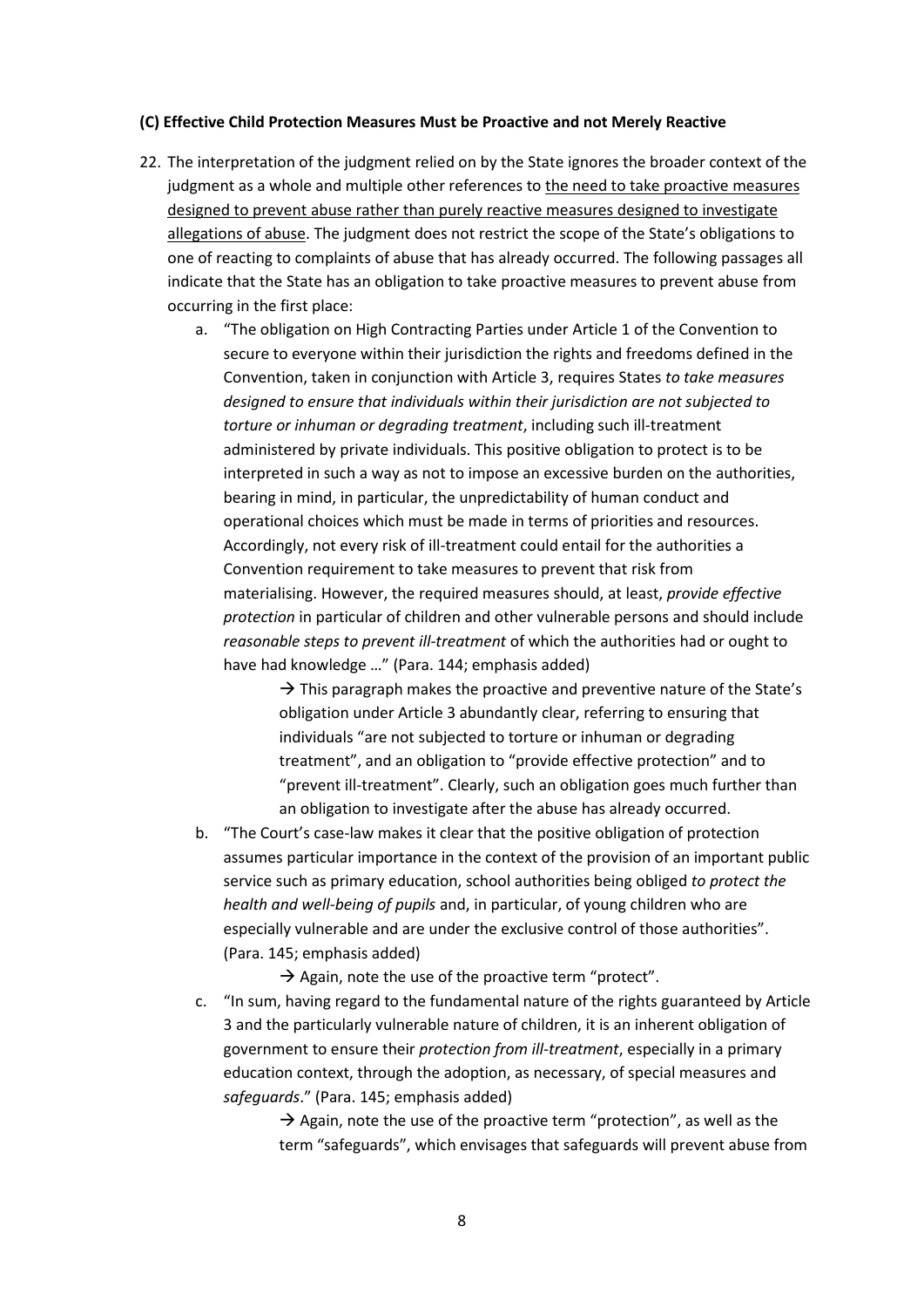occurring in the first place, and not merely that the State will respond to complaints of abuse that is alleged to have already occurred.

d. "The series of international instruments adopted prior to this period, summarised at paragraphs 91-95 above, emphasised the necessity for States to take special measures for the protection of children." (Para. 147)

 $\rightarrow$  Again, note the use of the proactive term "protection".

e. "In sum, the question for current purposes is therefore whether the State's framework of laws, and notably its mechanisms of detection and reporting, provided effective protection for children attending a National School against the risk of sexual abuse, of which risk it could be said that the authorities had, or ought to have had, knowledge in 1973." (Para. 152)

> $\rightarrow$  Two points of significance arise here. First, it is again clarified that the issue of which the State "ought" to have had knowledge was the general risk of sexual abuse that children in schools would be exposed to in the absence of an effective child protection framework – and not the fact that complaints has been made against a particular person in a particular school. Second, it makes it clear that the presence of mechanisms designed to deal with the handling and investigation of complaints are not the only element of the State's obligation. "Reporting" is mentioned, but so too is "detection". In this regard, the other failures mentioned at paras 164-165 (see p.5 above), such as the absence of monitoring of a teacher's treatment of children, the absence of any direct interaction between an Inspector and pupils and/or their parents", the infrequent rate of visits by Inspectors, and the fact that the Minister was deprived of the direct control of the schools are all factors other than the absence of a reporting mechanism that contributed to the finding that the State had failed to implement an adequate framework for protecting children from sexual abuse.

f. "That obligation was not fulfilled when the Irish State, which must be considered to have been aware of the sexual abuse of children by adults through, *inter alia*, its prosecution of such crimes at a significant rate, nevertheless continued to entrust the management of the primary education of the vast majority of young Irish children to non-State actors (National Schools), without putting in place any mechanism of *effective State control against the risks of such abuse occurring*." (Para. 168; emphasis added)

> $\rightarrow$  The reference to "control against the risks of such abuse occurring" clearly refers to proactive measures taken in advance of the occurrence of abuse, and not merely to reactive measures taken to investigate abuse once it has occurred.

g. "The Court is therefore of the view that the mechanisms on which the Government relied *did not provide any effective protective connection* between the State authorities and primary school children and/or their parents and, indeed, this was consistent with the particular allocation of responsibilities in the National School model. The facts of the present case illustrate, in the Court's opinion, the *consequences of this lack of protection* and demonstrate that an effective regulatory *framework of protection* in place before 1973 might "*judged reasonably, have been*